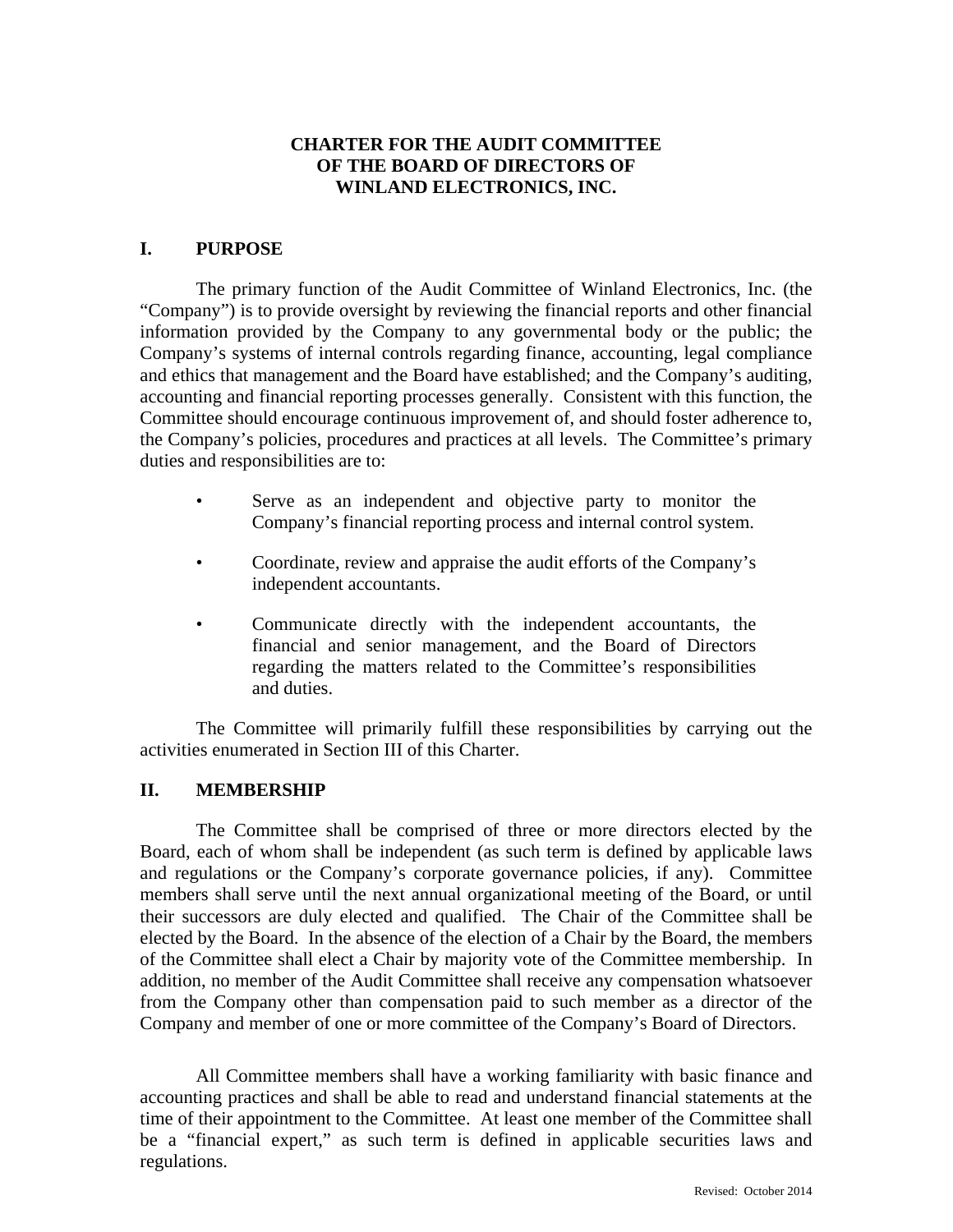## **III. RESPONSIBILITIES AND DUTIES**

#### **Documents/Reports Review**

- Review and update this Charter periodically, at least annually, as conditions and applicable laws and regulations dictate.
- Review the Company's annual financial statements and any reports or other financial information submitted to any governmental body, or the public, including any certification, report, opinion or review rendered by the independent accountants or management.
- Review with financial management and the independent accountants any release of earnings.

#### **Independent Accountants**

- Appoint, compensate and oversee the Company's independent auditors. The Company's independent auditors shall report directly to the Committee. On an annual basis, the Committee should review and discuss with the accountants all significant relationships the accountants have with the Company to determine the accountants' independence.
- Review the performance of the independent accountants and discharge the independent accountants when circumstances warrant.
- Periodically consult with the independent accountants out of the presence of management regarding the adequacy of internal controls and the fullness and accuracy of the Company's financial statements.
- Pre-approve all audit services and non-audit services to be performed by the Company's independent auditors.
- Discuss with the independent auditors the matters required to be discussed by AS 16, as may be modified or supplemented.
- Obtain and review the written disclosures and the letter from the independent accountants required by SEC Ethics and Independence Rule 3526, Communication with Audit Committees Concerning Independence, as may be modified or supplemented.

#### **Related-Party Transactions**

• Review and approve all related-party transactions to which the Company may be a party prior to their implementation to assess whether such transactions meet applicable legal requirements.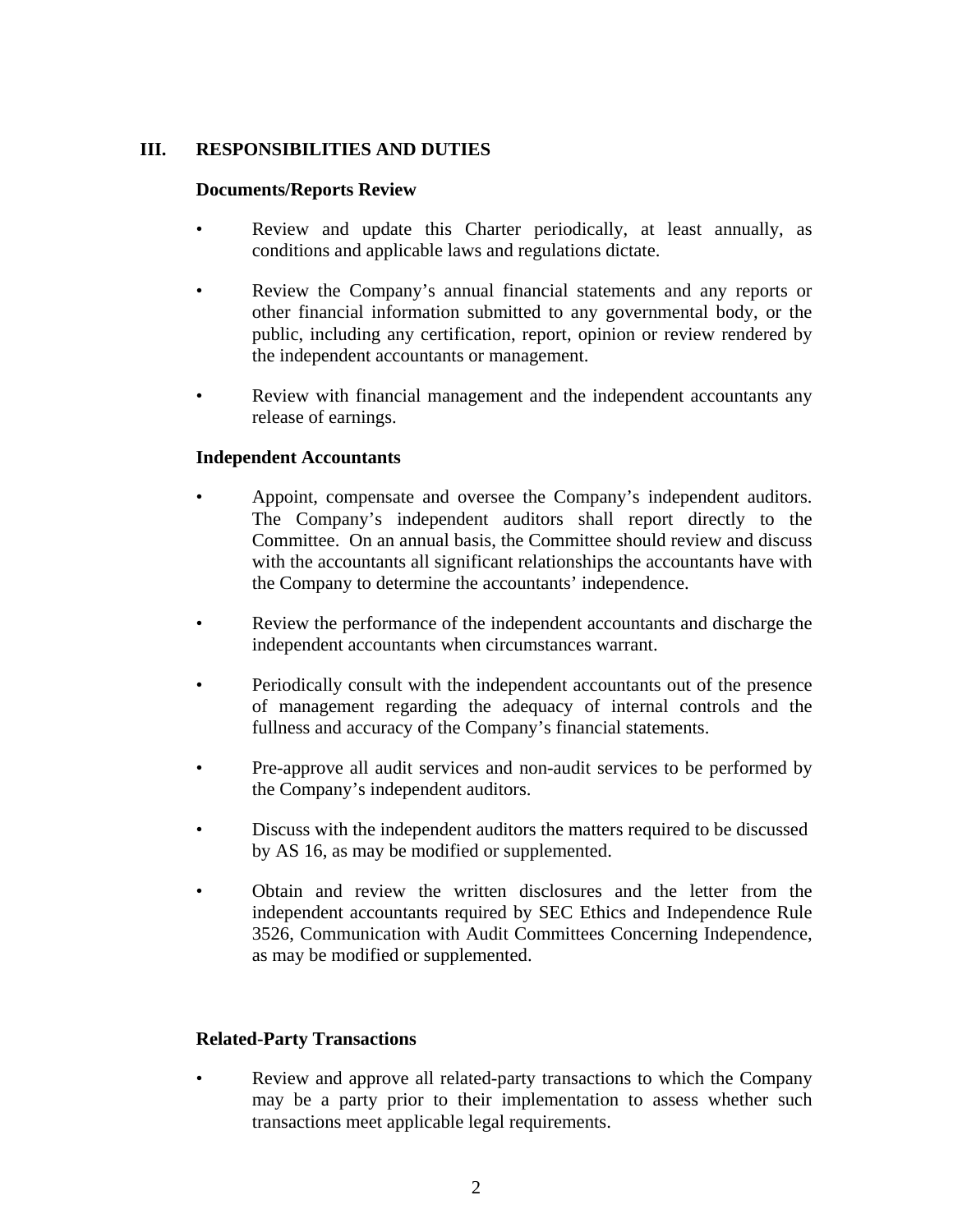• Review on at least an annual basis the expense reimbursements of officers and directors.

## **Financial Reporting Processes**

- In consultation with the independent accountants and management, review the integrity of the Company's financial reporting processes, both internal and external.
- Consider and revise, if appropriate, the Company's auditing and accounting principles and practices.
- Consider the adequacy of the financial and accounting staff.

### **Ethical and Legal Compliance**

- Review periodically the Company's Code of Ethical Conduct applicable to senior financial officers and management's enforcement of the Code as it relates to the Company's financial reporting process and internal control system.
- Ensure that management has the proper review system in place to ensure that the Company's financial statements, reports and other financial information disseminated to governmental organizations and the public satisfy legal requirements.
- Review, with the Company's counsel, any legal matter that could have a significant impact on the Company's financial statements.
- Establish and maintain procedures for efficiently responding to complaints received by the Committee regarding accounting, internal accounting controls and auditing. At a minimum, these procedures shall allow employees to submit concerns regarding questionable accounting and auditing matters on a confidential, anonymous basis.
- Perform any other activities consistent with this Charter, the Company's Bylaws and governing law, as the Committee or the Board deems necessary or appropriate.

# **IV. AUTHORITY**

 The Audit Committee shall have the authority as and when it shall determine to be necessary or appropriate to the functions of the Audit Committee, to:

- i. At the expense of the Company, to consult with the Company's outside legal counsel and other advisors or to engage independent consultants and advisors, including legal and financial advisors, to assist it with its functions;
- ii. To request from the Chief Executive Officer, the Chief Financial Officer and such other members of Company management as the Committee shall deem